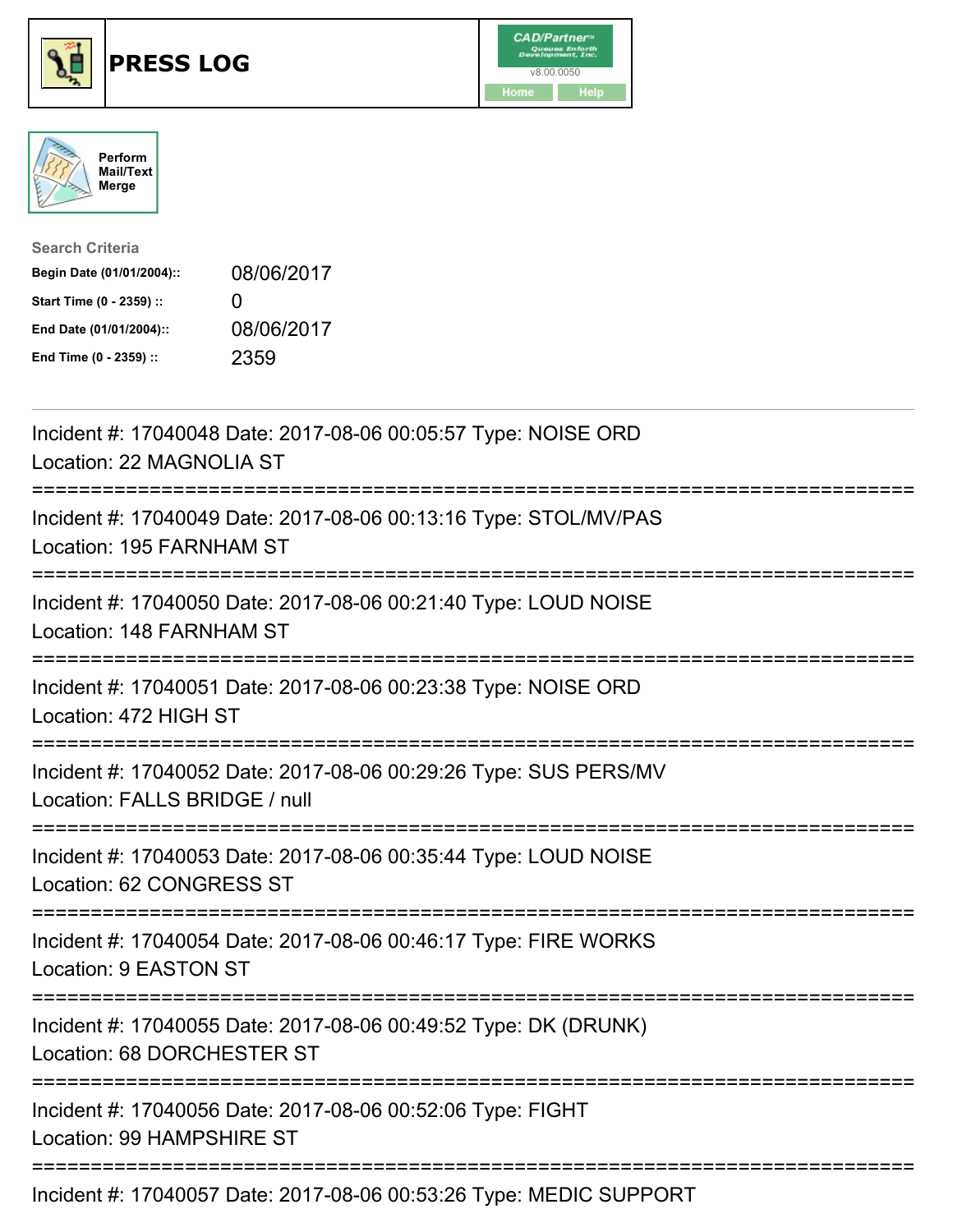| Location: 363 COMMON ST                                                                             |
|-----------------------------------------------------------------------------------------------------|
| Incident #: 17040058 Date: 2017-08-06 01:10:58 Type: FIGHT<br>Location: 73 CROSS ST FL 2            |
| Incident #: 17040059 Date: 2017-08-06 01:14:12 Type: DOMESTIC/PROG<br>Location: 32 BERNARD AV       |
| Incident #: 17040061 Date: 2017-08-06 01:24:25 Type: STOL/MV/PAS<br>Location: ESSEX ST & UNION ST   |
| Incident #: 17040060 Date: 2017-08-06 01:25:11 Type: FIGHT<br>Location: 102 ESSEX ST                |
| Incident #: 17040062 Date: 2017-08-06 01:25:50 Type: HARASSMENT<br>Location: 383 HAVERHILL ST       |
| Incident #: 17040063 Date: 2017-08-06 01:28:42 Type: M/V STOP<br>Location: AMESBURY ST & CANAL ST   |
| Incident #: 17040064 Date: 2017-08-06 01:37:13 Type: NOISE ORD<br>Location: 215 FARNHAM ST FL 2     |
| Incident #: 17040065 Date: 2017-08-06 01:38:19 Type: NOISE ORD<br>Location: 69 EXETER ST            |
| Incident #: 17040066 Date: 2017-08-06 01:52:39 Type: SUS PERS/MV<br>Location: 11 BERNARD AV         |
| Incident #: 17040067 Date: 2017-08-06 02:00:25 Type: NOISE ORD<br>Location: 131 SPRINGFIELD ST FL 1 |
| Incident #: 17040068 Date: 2017-08-06 02:03:37 Type: FIGHT<br>Location: 52 SARATOGA ST FL 1         |
| Incident #: 17040069 Date: 2017-08-06 02:10:41 Type: M/V STOP<br>Location: LOWELL ST & WINTER ST    |
| Incident #: 17040071 Date: 2017-08-06 02:17:10 Type: M/V STOP<br>Location: AMESBURY ST & COMMON ST  |
| $-1$ , $0.47.00.00.00.47.55 T$                                                                      |

Incident #: 17040070 Date: 2017-08-06 02:17:55 Type: M/V STOP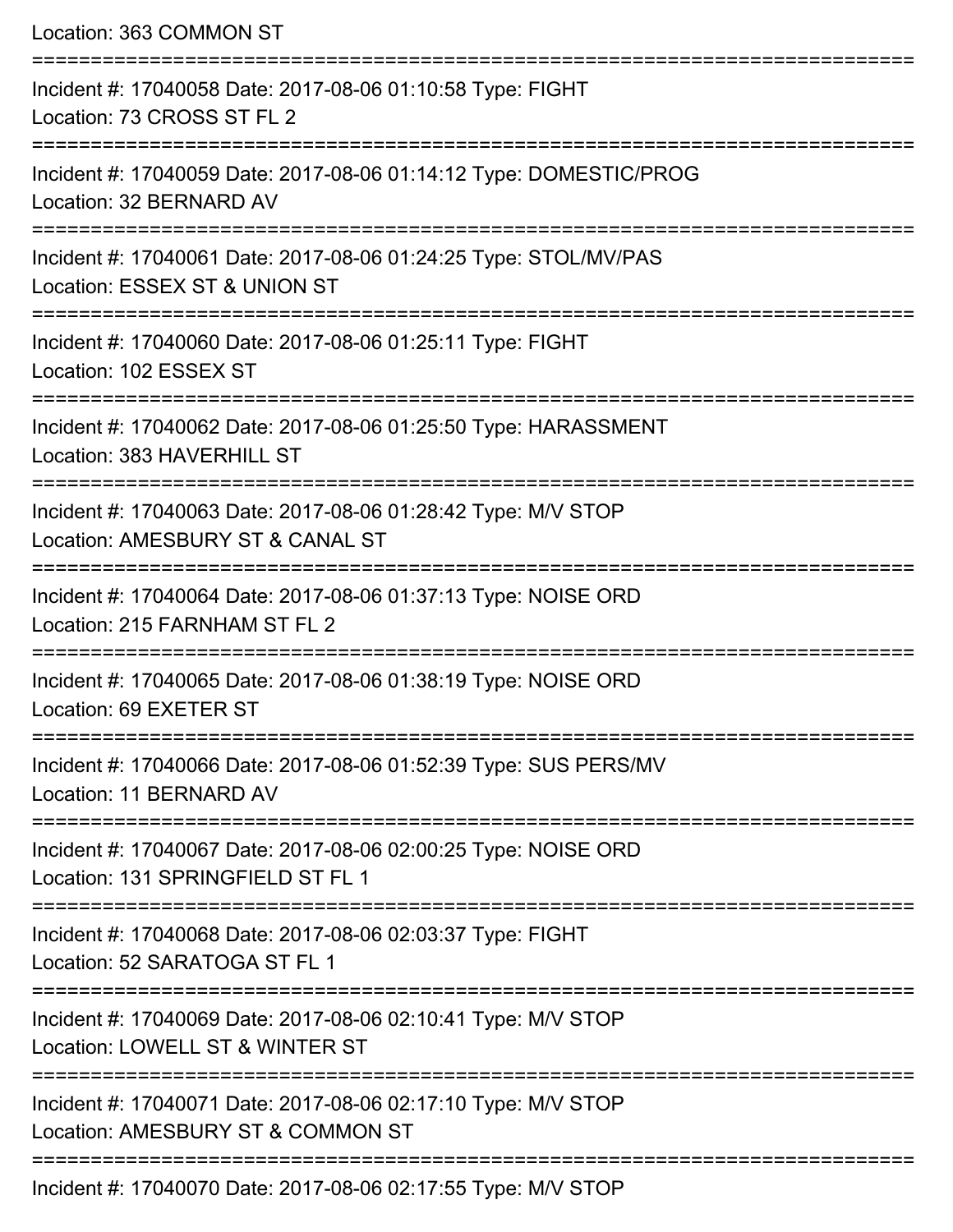| Incident #: 17040072 Date: 2017-08-06 02:26:00 Type: M/V STOP<br>Location: BERKELEY ST & BRUCE ST                |
|------------------------------------------------------------------------------------------------------------------|
| Incident #: 17040073 Date: 2017-08-06 02:26:25 Type: NOISE ORD<br>Location: 128 BERNARD AV FL 2                  |
| Incident #: 17040074 Date: 2017-08-06 02:29:39 Type: UNWANTEDGUEST<br>Location: 202 S UNION ST #LEFT FL 3        |
| Incident #: 17040075 Date: 2017-08-06 02:44:55 Type: NOISE ORD<br>Location: 49 SPRINGFIELD ST                    |
| Incident #: 17040076 Date: 2017-08-06 02:45:46 Type: DOMESTIC/PROG<br>Location: COMMON ST & NEWBURY ST           |
| =================<br>Incident #: 17040077 Date: 2017-08-06 02:46:36 Type: NOISE ORD<br>Location: 116 EXCHANGE ST |
| Incident #: 17040078 Date: 2017-08-06 02:47:45 Type: NOISE ORD<br>Location: 27 SPRINGFIELD ST                    |
| Incident #: 17040079 Date: 2017-08-06 02:55:01 Type: FIGHT<br>Location: COMMON ST & NEWBURY ST                   |
| Incident #: 17040080 Date: 2017-08-06 03:04:51 Type: DISTURBANCE<br>Location: 53 OAK ST                          |
| Incident #: 17040081 Date: 2017-08-06 03:11:05 Type: NOISE ORD<br>Location: 550 BROADWAY                         |
| Incident #: 17040082 Date: 2017-08-06 03:31:36 Type: SUS PERS/MV<br>Location: E HAVERHILL ST & YOUNG AV          |
| Incident #: 17040083 Date: 2017-08-06 03:48:19 Type: M/V STOP<br>Location: 70 EXCHANGE ST                        |
| Incident #: 17040084 Date: 2017-08-06 03:50:27 Type: M/V STOP<br>Location: 600 BROADWAY                          |
| Incident #: 17040085 Date: 2017-08-06 03:59:13 Type: ALARM/BURG                                                  |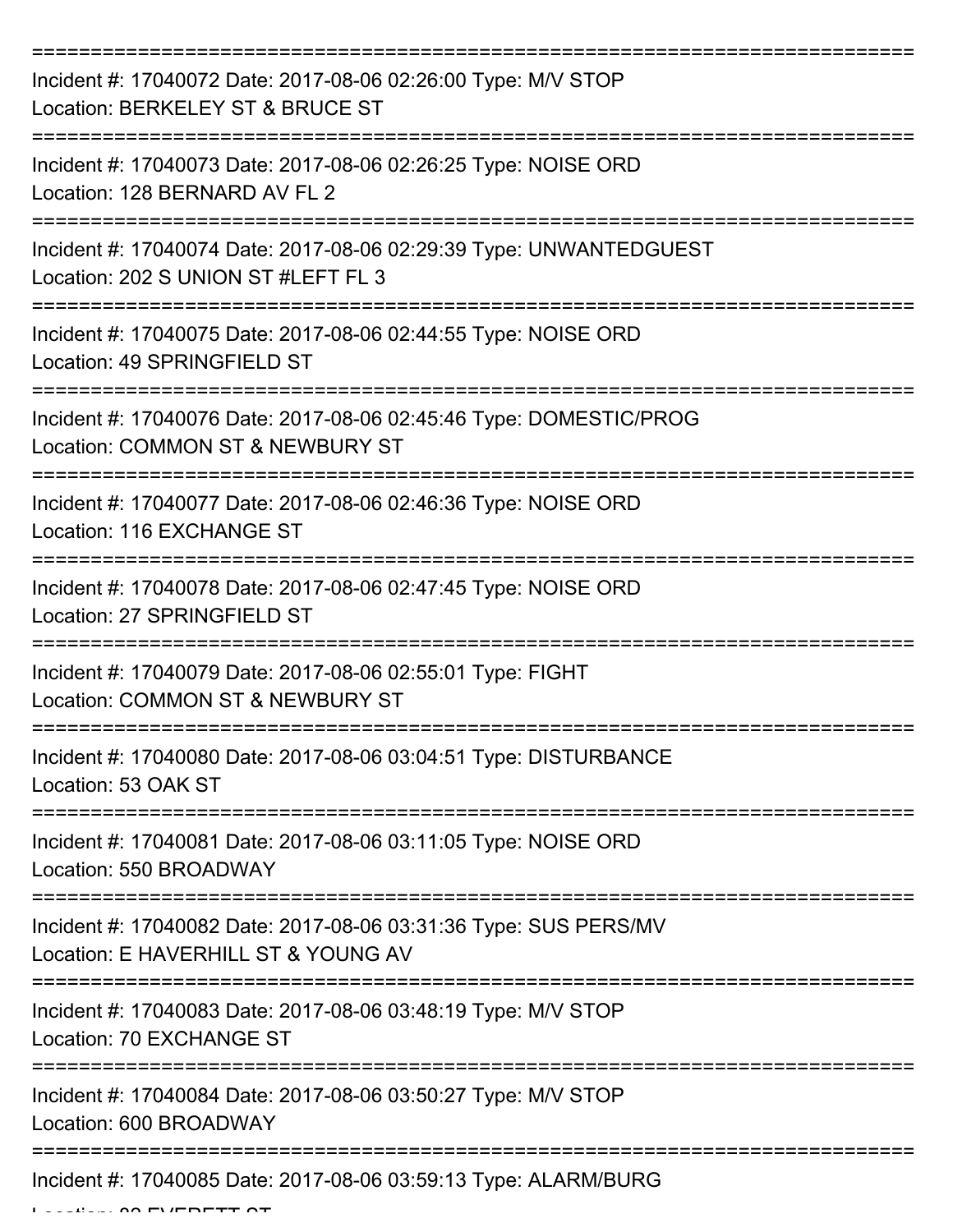| Incident #: 17040086 Date: 2017-08-06 04:07:26 Type: NOISE ORD<br>Location: 55 SAUNDERS ST              |
|---------------------------------------------------------------------------------------------------------|
| Incident #: 17040087 Date: 2017-08-06 04:30:38 Type: M/V STOP<br>Location: COMMON ST & FRANKLIN ST      |
| Incident #: 17040088 Date: 2017-08-06 04:44:44 Type: CK WELL BEING<br>Location: 43 PLEASANT ST          |
| Incident #: 17040089 Date: 2017-08-06 04:53:17 Type: TOW/REPOSSED<br>Location: 355 PARK ST              |
| Incident #: 17040090 Date: 2017-08-06 04:56:30 Type: LOUD NOISE<br>Location: 18 STATE ST                |
| Incident #: 17040091 Date: 2017-08-06 06:03:42 Type: CK WELL BEING<br>Location: AMESBURY ST & COMMON ST |
| Incident #: 17040092 Date: 2017-08-06 06:32:21 Type: MAN DOWN<br>Location: JACKSON ST & METHUEN ST      |
| Incident #: 17040093 Date: 2017-08-06 06:37:30 Type: GENERAL SERV<br>Location: BROADWAY & CEDAR ST      |
| Incident #: 17040094 Date: 2017-08-06 06:51:19 Type: LIC PLATE STO<br>Location: 52 MARKET ST FL 2       |
| Incident #: 17040095 Date: 2017-08-06 06:56:47 Type: PARK & WALK<br>Location: 0 BROADWAY                |
| Incident #: 17040096 Date: 2017-08-06 07:04:00 Type: ALARM/BURG<br>Location: 38 GREENFIELD ST           |
| Incident #: 17040097 Date: 2017-08-06 07:35:20 Type: M/V STOP<br>Location: LORING ST & MARKET ST        |
| Incident #: 17040098 Date: 2017-08-06 07:38:36 Type: M/V STOP<br>Location: 500 MERRIMACK ST             |
| Incident #: 17040099 Date: 2017-08-06 07:40:28 Type: M/V STOP                                           |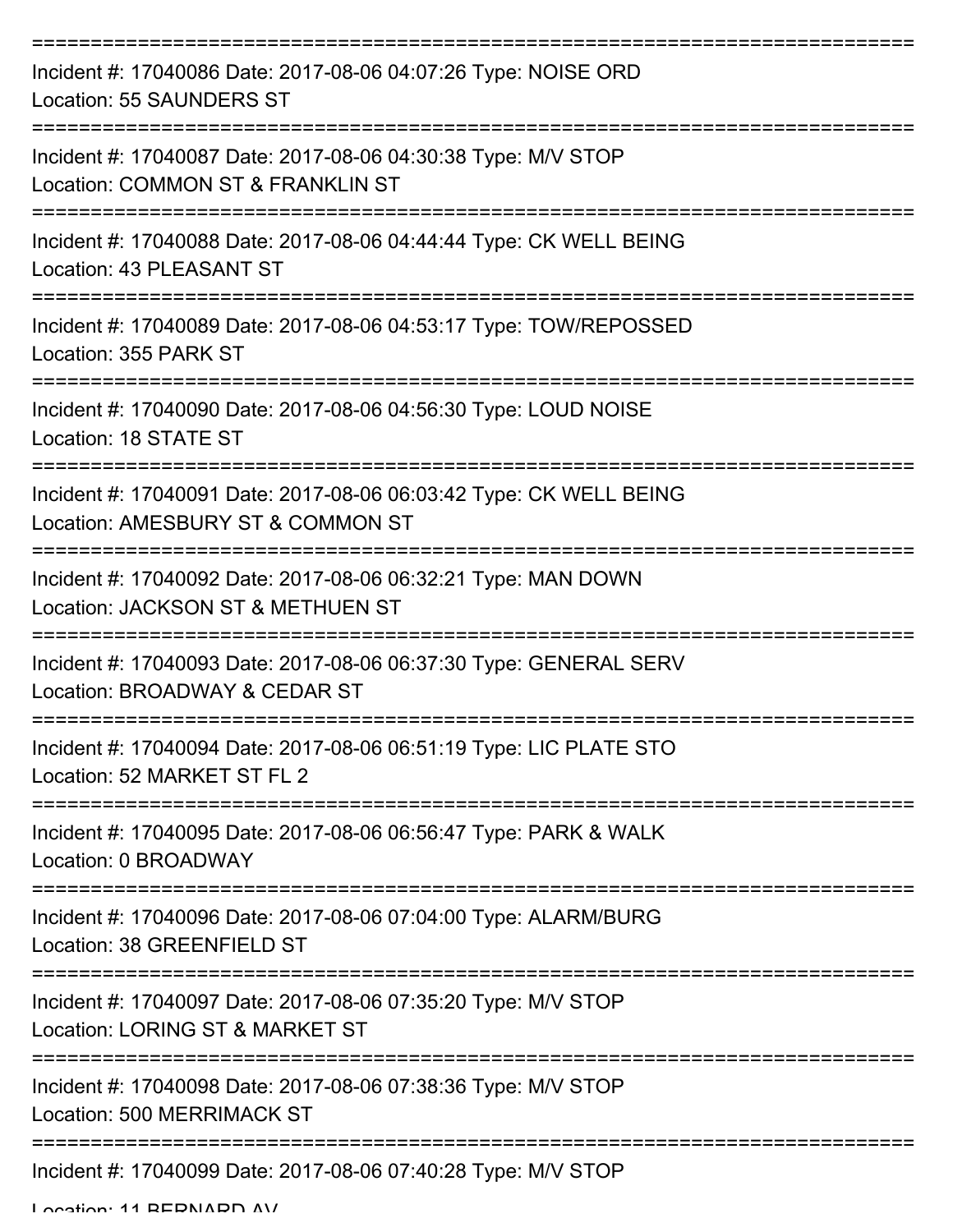| Incident #: 17040100 Date: 2017-08-06 07:46:10 Type: M/V STOP<br>Location: HAMPSHIRE ST & HAVERHILL ST<br>:=============== |
|----------------------------------------------------------------------------------------------------------------------------|
| Incident #: 17040101 Date: 2017-08-06 08:12:10 Type: DISTURBANCE<br>Location: 4 UNION ST #502                              |
| Incident #: 17040102 Date: 2017-08-06 08:28:41 Type: M/V STOP<br>Location: SBROADWAY & HAWLEY                              |
| Incident #: 17040103 Date: 2017-08-06 08:32:28 Type: WOMAN DOWN<br>Location: 68 DORCHESTER ST FL 2                         |
| Incident #: 17040104 Date: 2017-08-06 08:36:02 Type: DOMESTIC/PAST<br>Location: 55 OAK ST                                  |
| Incident #: 17040105 Date: 2017-08-06 09:12:30 Type: MEDIC SUPPORT<br>Location: DAISY ST & HOLLY ST                        |
| Incident #: 17040106 Date: 2017-08-06 09:21:06 Type: PARK & WALK<br>Location: 205 BROADWAY                                 |
| Incident #: 17040107 Date: 2017-08-06 09:31:17 Type: ANIMAL COMPL<br><b>Location: EVERETT ST</b>                           |
| Incident #: 17040108 Date: 2017-08-06 09:40:26 Type: RECOV/STOL/MV<br>Location: SHAWSHEEN PARK / null                      |
| Incident #: 17040109 Date: 2017-08-06 09:55:17 Type: EXTRA SURVEIL<br><b>Location: CAMDEN ST</b>                           |
| Incident #: 17040110 Date: 2017-08-06 09:55:57 Type: EXTRA SURVEIL<br>Location: 327 BROADWAY                               |
| Incident #: 17040111 Date: 2017-08-06 10:05:22 Type: DOMESTIC/PAST<br>Location: ARREST / 11 JACKSON TER #2                 |
| Incident #: 17040113 Date: 2017-08-06 10:09:27 Type: BUILDING CHK<br>Location: CITIZENS BANK / 160 WINTHROP AV             |
| Incident #: 17040112 Date: 2017-08-06 10:09:57 Type: DOMESTIC/PROG<br>Location: ARREST / 68 DORCHESTER ST FL 2             |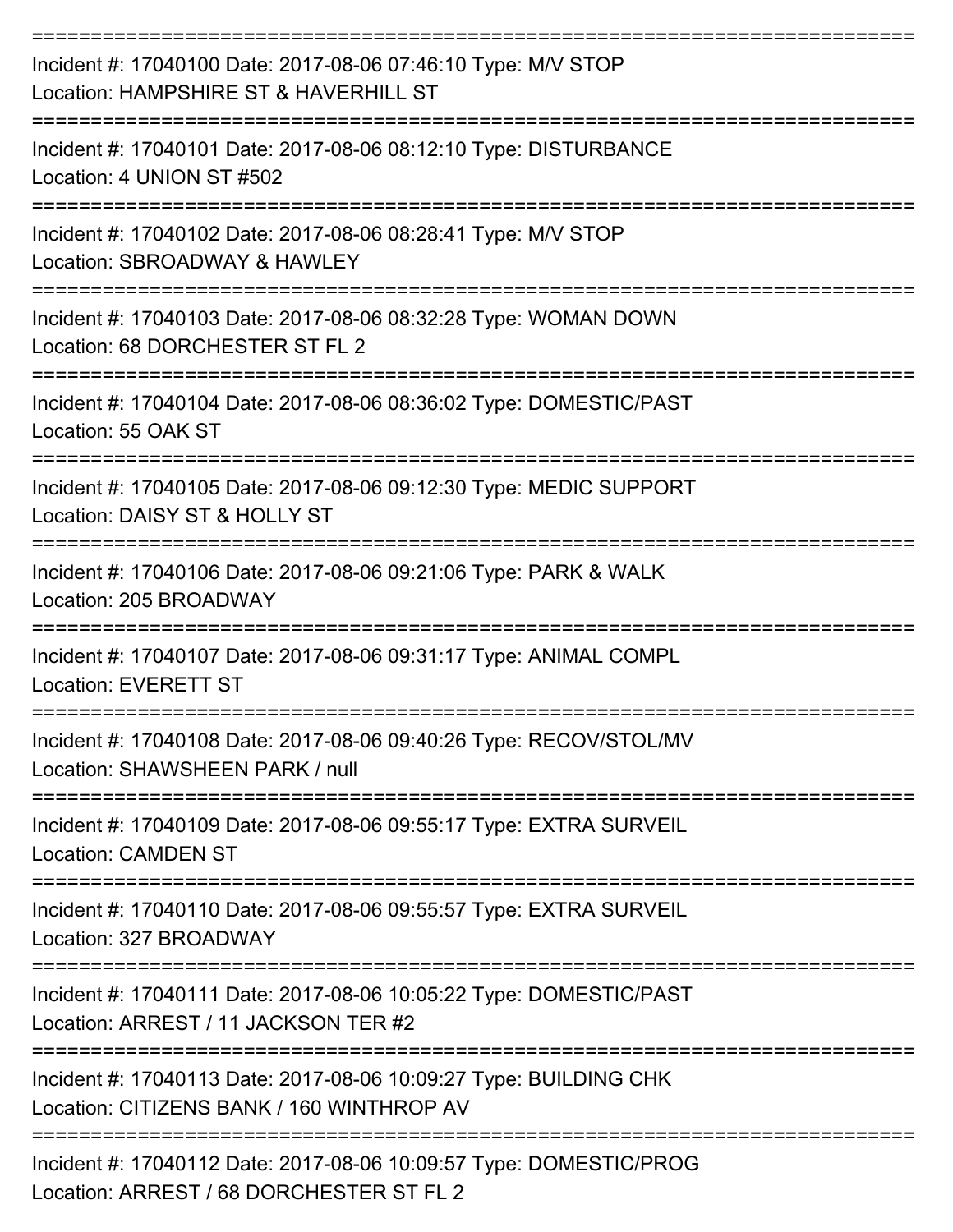Incident #: 17040114 Date: 2017-08-06 10:14:18 Type: NOISE ORD Location: 7 FARLEY ST =========================================================================== Incident #: 17040115 Date: 2017-08-06 10:30:58 Type: ALARM/BURG Location: MT VERNON LIQUORS / 421 S BROADWAY =========================================================================== Incident #: 17040116 Date: 2017-08-06 10:45:14 Type: CK WELL BEING Location: 32 CHANDLER ST FL 2 =========================================================================== Incident #: 17040117 Date: 2017-08-06 10:47:24 Type: GENERAL SERV Location: SEVEN ELEVEN / 370 BROADWAY =========================================================================== Incident #: 17040118 Date: 2017-08-06 10:49:02 Type: LIC PLATE STO Location: 31 MERRIMACK ST =========================================================================== Incident #: 17040119 Date: 2017-08-06 10:53:11 Type: MAN DOWN Location: 372 S UNION ST =========================================================================== Incident #: 17040120 Date: 2017-08-06 11:07:42 Type: MEDIC SUPPORT Location: 163 WEARE ST =========================================================================== Incident #: 17040121 Date: 2017-08-06 11:09:31 Type: NOTIFICATION Location: 81 BAILEY ST #1 =========================================================================== Incident #: 17040122 Date: 2017-08-06 11:32:20 Type: M/V STOP Location: COMMON ST & NEWBURY ST =========================================================================== Incident #: 17040123 Date: 2017-08-06 11:53:58 Type: SUS PERS/MV Location: TREMONT ST & WEST ST =========================================================================== Incident #: 17040125 Date: 2017-08-06 11:57:50 Type: NEIGHBOR PROB Location: 40 JEFFERSON ST =========================================================================== Incident #: 17040124 Date: 2017-08-06 11:58:04 Type: CK WELL BEING Location: 51 LAWRENCE ST =========================================================================== Incident #: 17040126 Date: 2017-08-06 12:00:05 Type: KEEP PEACE Location: 177 ABBOTT ST =========================================================================== Incident #: 17040127 Date: 2017-08-06 12:01:27 Type: M/V STOP Location: COMMON ST & NEWBURY ST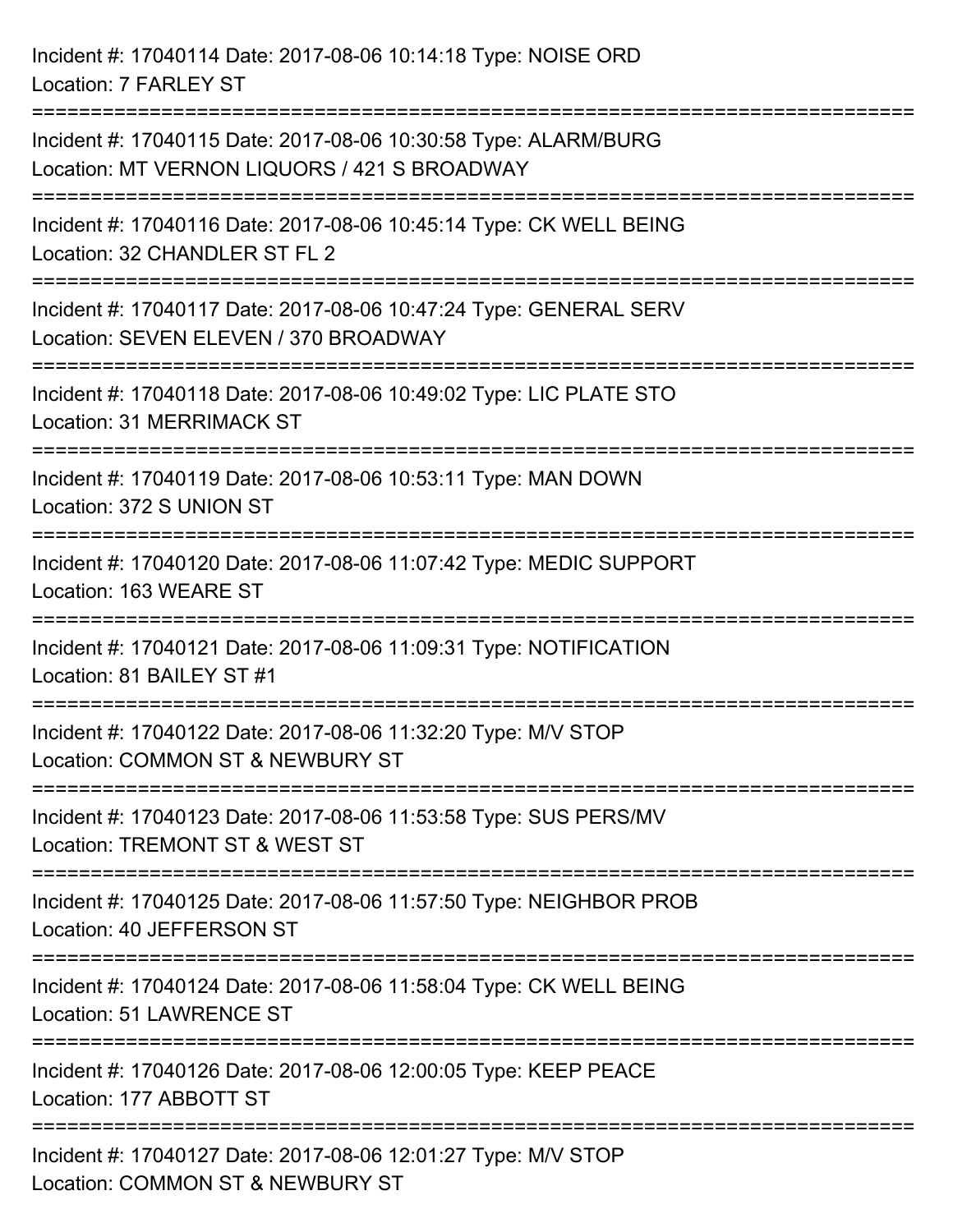| Incident #: 17040128 Date: 2017-08-06 12:07:36 Type: M/V STOP<br>Location: 50 BROADWAY                                            |
|-----------------------------------------------------------------------------------------------------------------------------------|
| Incident #: 17040129 Date: 2017-08-06 12:08:42 Type: AUTO ACC/NO PI<br>Location: 29 BOSTON ST                                     |
| Incident #: 17040130 Date: 2017-08-06 12:12:16 Type: NOISE ORD<br>Location: ERVING AV & ROBINSON CT<br>:=======================   |
| Incident #: 17040131 Date: 2017-08-06 12:27:17 Type: M/V STOP<br>Location: TONY'S LIQUORS / 113 NEWBURY ST                        |
| Incident #: 17040132 Date: 2017-08-06 12:38:40 Type: MISSING PERS<br>Location: 256 FARNHAM ST                                     |
| Incident #: 17040133 Date: 2017-08-06 12:46:32 Type: ALARM/BURG<br>Location: 58 GREENFIELD ST                                     |
| Incident #: 17040134 Date: 2017-08-06 12:49:49 Type: UNWANTEDGUEST<br>Location: 25 MIDDLEBURY ST                                  |
| Incident #: 17040135 Date: 2017-08-06 12:50:27 Type: ALARM/BURG<br>Location: FELOS MOTORS / 14 BROADWAY                           |
| Incident #: 17040136 Date: 2017-08-06 13:05:21 Type: M/V STOP<br>Location: AMES ST & ESSEX ST                                     |
| Incident #: 17040137 Date: 2017-08-06 13:07:58 Type: ALARMS<br>Location: JOAQUIN RESD. / 79 RESERVOIR ST<br>--------------------- |
| Incident #: 17040138 Date: 2017-08-06 13:19:38 Type: STOL/MV/PAS<br>Location: 300 HOWARD ST                                       |
| ======================<br>Incident #: 17040139 Date: 2017-08-06 13:22:37 Type: DOMESTIC/PROG<br>Location: 34 WILMOT ST            |
| Incident #: 17040140 Date: 2017-08-06 13:30:58 Type: ASSIST FIRE<br>Location: 24 FULTON ST                                        |
| Incident #: 17040141 Date: 2017-08-06 13:39:32 Type: M/V STOP<br>Location: S BROADWAY                                             |

===========================================================================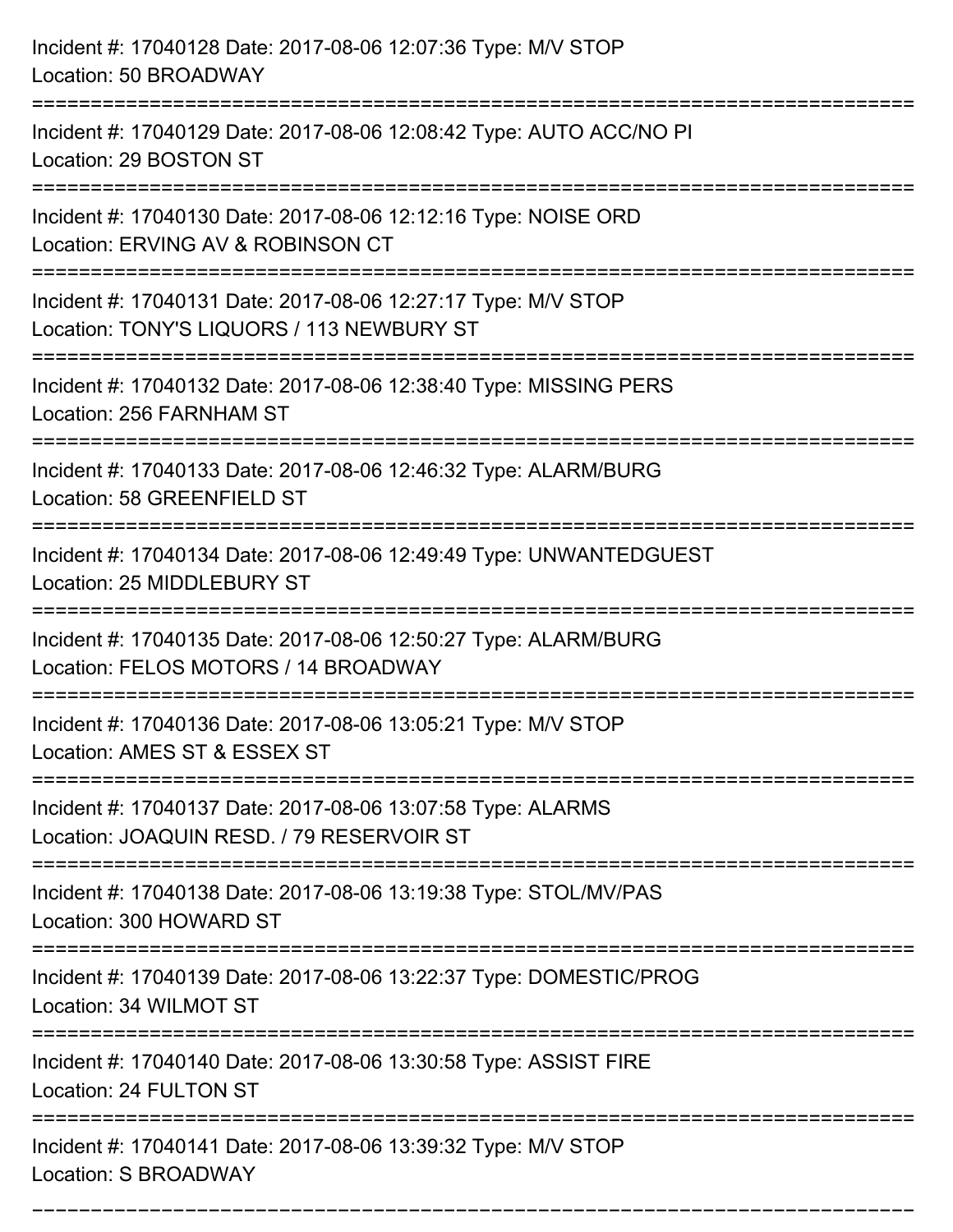| Incident #: 17040142 Date: 2017-08-06 13:41:35 Type: M/V STOP<br>Location: 2 HANCOCK ST                                      |
|------------------------------------------------------------------------------------------------------------------------------|
| Incident #: 17040143 Date: 2017-08-06 13:42:42 Type: M/V STOP<br>Location: 36 MELROSE ST                                     |
| Incident #: 17040144 Date: 2017-08-06 13:45:02 Type: M/V STOP<br>Location: 23 CROSBY ST                                      |
| Incident #: 17040145 Date: 2017-08-06 13:55:58 Type: M/V STOP<br>Location: BROADWAY & LOWELL ST                              |
| Incident #: 17040146 Date: 2017-08-06 14:00:42 Type: MEDIC SUPPORT<br>Location: 57 HAWLEY ST<br>=========================    |
| Incident #: 17040147 Date: 2017-08-06 14:04:24 Type: MAL DAMAGE<br>Location: 22 ACTON ST                                     |
| Incident #: 17040148 Date: 2017-08-06 14:07:09 Type: M/V STOP<br>Location: CHESTNUT ST & JACKSON ST<br>===================== |
| Incident #: 17040149 Date: 2017-08-06 14:27:58 Type: GENERAL SERV<br>Location: 6 COLONIAL DR                                 |
| Incident #: 17040150 Date: 2017-08-06 14:34:17 Type: NOISE ORD<br>Location: BEACON AV & BEACON ST                            |
| Incident #: 17040152 Date: 2017-08-06 14:35:20 Type: A&B D/W PAST<br>Location: 57 ERVING AV                                  |
| Incident #: 17040151 Date: 2017-08-06 14:37:05 Type: M/V STOP<br>Location: 222 ESSEX ST                                      |
| Incident #: 17040153 Date: 2017-08-06 14:44:02 Type: DISABLED MV<br>Location: 40 LAWRENCE ST                                 |
| Incident #: 17040154 Date: 2017-08-06 14:45:56 Type: LOUD NOISE<br>Location: 8 STEARNS AV                                    |
| Incident #: 17040155 Date: 2017-08-06 14:51:41 Type: UNWANTEDGUEST<br>Location: EVERGREEN RESTAURANT / 105 S UNION ST        |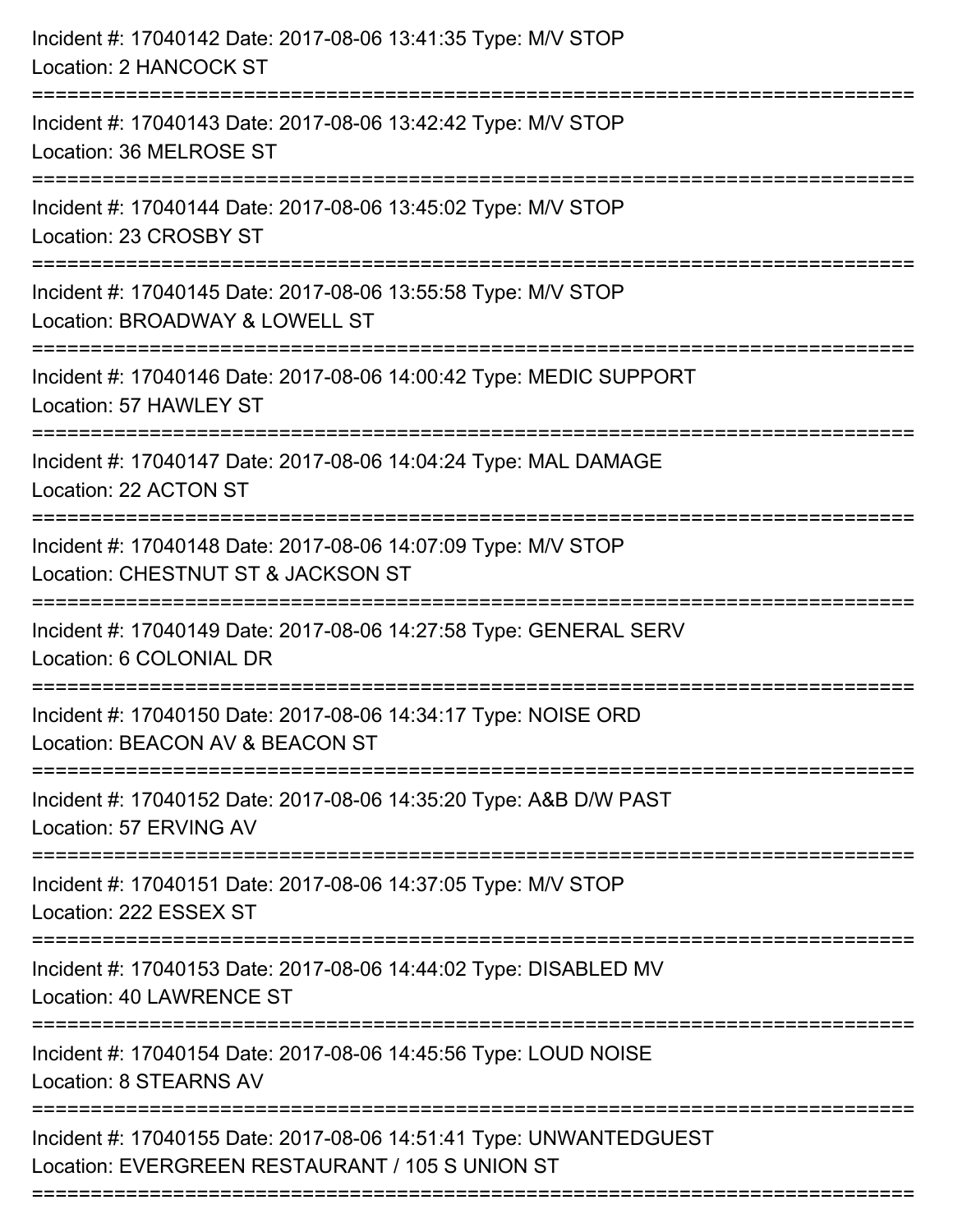Location: 54 CAMBRIDGE ST

| Incident #: 17040158 Date: 2017-08-06 14:55:50 Type: LOST PROPERTY<br>Location: 84 OXFORD ST                   |
|----------------------------------------------------------------------------------------------------------------|
| Incident #: 17040157 Date: 2017-08-06 14:58:20 Type: M/V STOP<br>Location: CANAL ST & JACKSON ST               |
| Incident #: 17040159 Date: 2017-08-06 15:01:34 Type: SEX OFF PROG<br>Location: MARKET ST & S UNION ST          |
| Incident #: 17040160 Date: 2017-08-06 15:50:53 Type: B&E/PAST<br>Location: 240 E HAVERHILL ST FL 1             |
| Incident #: 17040161 Date: 2017-08-06 16:03:23 Type: TRESPASSING<br>Location: 14 CEDAR ST                      |
| Incident #: 17040162 Date: 2017-08-06 16:21:44 Type: NOISE ORD<br>Location: 20 MCKINLEY AV                     |
| Incident #: 17040163 Date: 2017-08-06 16:25:55 Type: AUTO ACC/NO PI<br><b>Location: 30 SAUNDERS ST</b>         |
| Incident #: 17040164 Date: 2017-08-06 16:26:27 Type: LOUD NOISE<br><b>Location: 11 MT VERNON ST</b>            |
| Incident #: 17040165 Date: 2017-08-06 16:26:34 Type: STOL/MV/PAS<br>Location: 27 LAKE ST                       |
| Incident #: 17040166 Date: 2017-08-06 16:28:41 Type: ALARM/BURG<br>Location: 201 HAVERHILL ST                  |
| Incident #: 17040167 Date: 2017-08-06 16:40:25 Type: NOISE ORD<br>Location: 69 GROTON ST                       |
| Incident #: 17040168 Date: 2017-08-06 16:47:05 Type: NOISE ORD<br>Location: 2 WARREN ST                        |
| Incident #: 17040169 Date: 2017-08-06 16:47:24 Type: ALARM/HOLD<br>Location: SANTOS GROCERY / 232 HAMPSHIRE ST |
|                                                                                                                |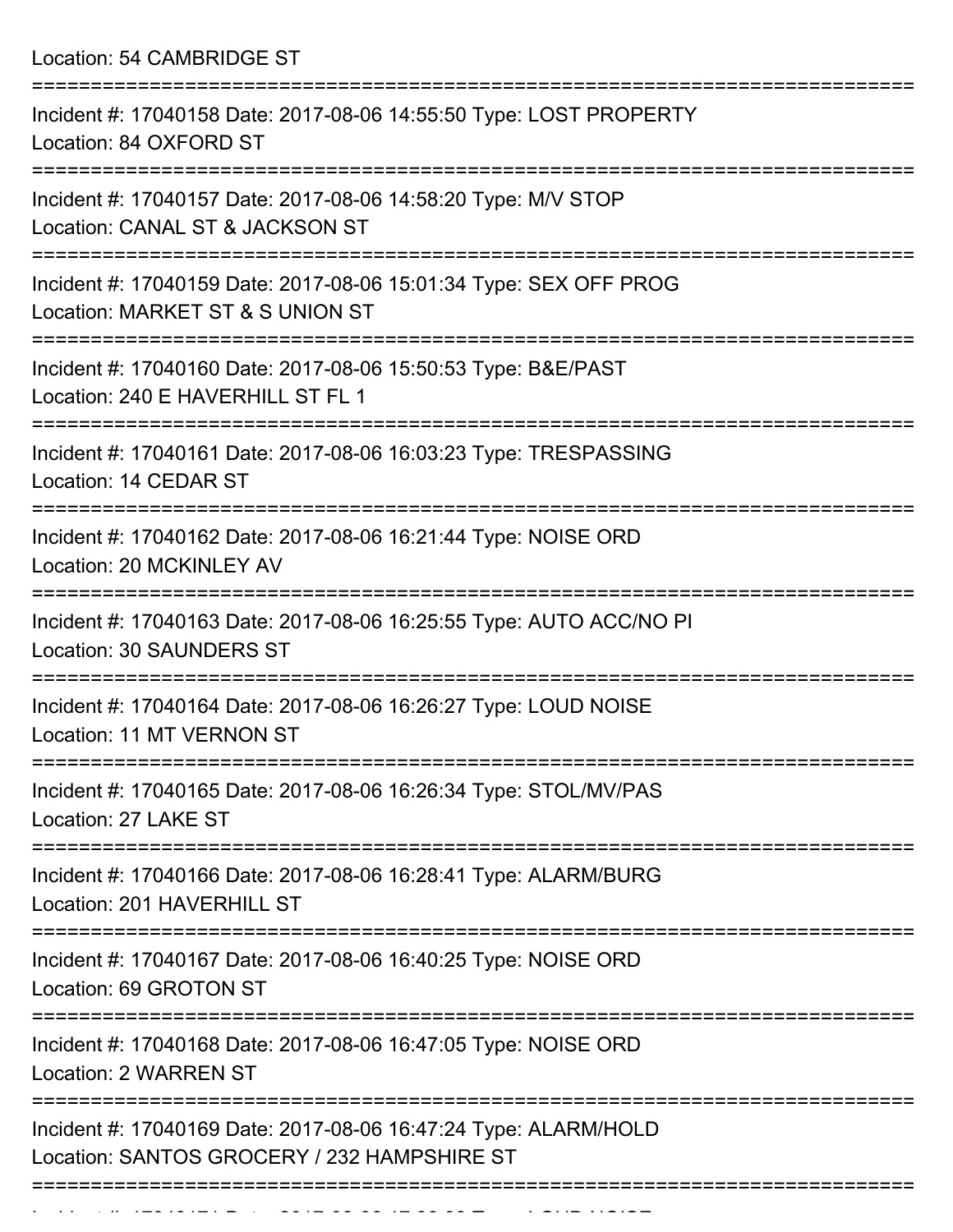Location: HAMPSHIRE ST & LAWRENCE ST =========================================================================== Incident #: 17040170 Date: 2017-08-06 17:08:40 Type: INVEST CONT Location: 90 LOWELL ST =========================================================================== Incident #: 17040172 Date: 2017-08-06 17:18:40 Type: KEEP PEACE Location: WALK IN / 588 ANDOVER ST =========================================================================== Incident #: 17040173 Date: 2017-08-06 17:23:37 Type: AUTO ACC/NO PI Location: 461 HAMPSHIRE ST =========================================================================== Incident #: 17040174 Date: 2017-08-06 17:25:56 Type: MV/BLOCKING Location: 384 SALEM ST =========================================================================== Incident #: 17040175 Date: 2017-08-06 17:27:24 Type: RECOV/STOL/MV Location: EXETER ST & OSGOOD ST =========================================================================== Incident #: 17040176 Date: 2017-08-06 17:34:42 Type: MISSING PERS Location: 177 ABBOTT ST =========================================================================== Incident #: 17040177 Date: 2017-08-06 17:36:52 Type: DISABLED MV Location: RIVERSIDE HOUSE OF PIZZA / 8 S BROADWAY =========================================================================== Incident #: 17040178 Date: 2017-08-06 17:38:17 Type: NOISE ORD Location: 245 ERVING AV =========================================================================== Incident #: 17040179 Date: 2017-08-06 17:44:42 Type: SUS PERS/MV Location: 84 DURSO AV =========================================================================== Incident #: 17040180 Date: 2017-08-06 17:56:16 Type: FIGHT Location: 394 LOWELL ST =========================================================================== Incident #: 17040181 Date: 2017-08-06 17:56:39 Type: UNWANTEDGUEST Location: 157 ANDOVER ST =========================================================================== Incident #: 17040183 Date: 2017-08-06 18:03:39 Type: FIGHT Location: 61 BROOKFIFLD ST =========================================================================== Incident #: 17040182 Date: 2017-08-06 18:04:17 Type: M/V STOP Location: LOWELL ST & MARGIN ST ===========================================================================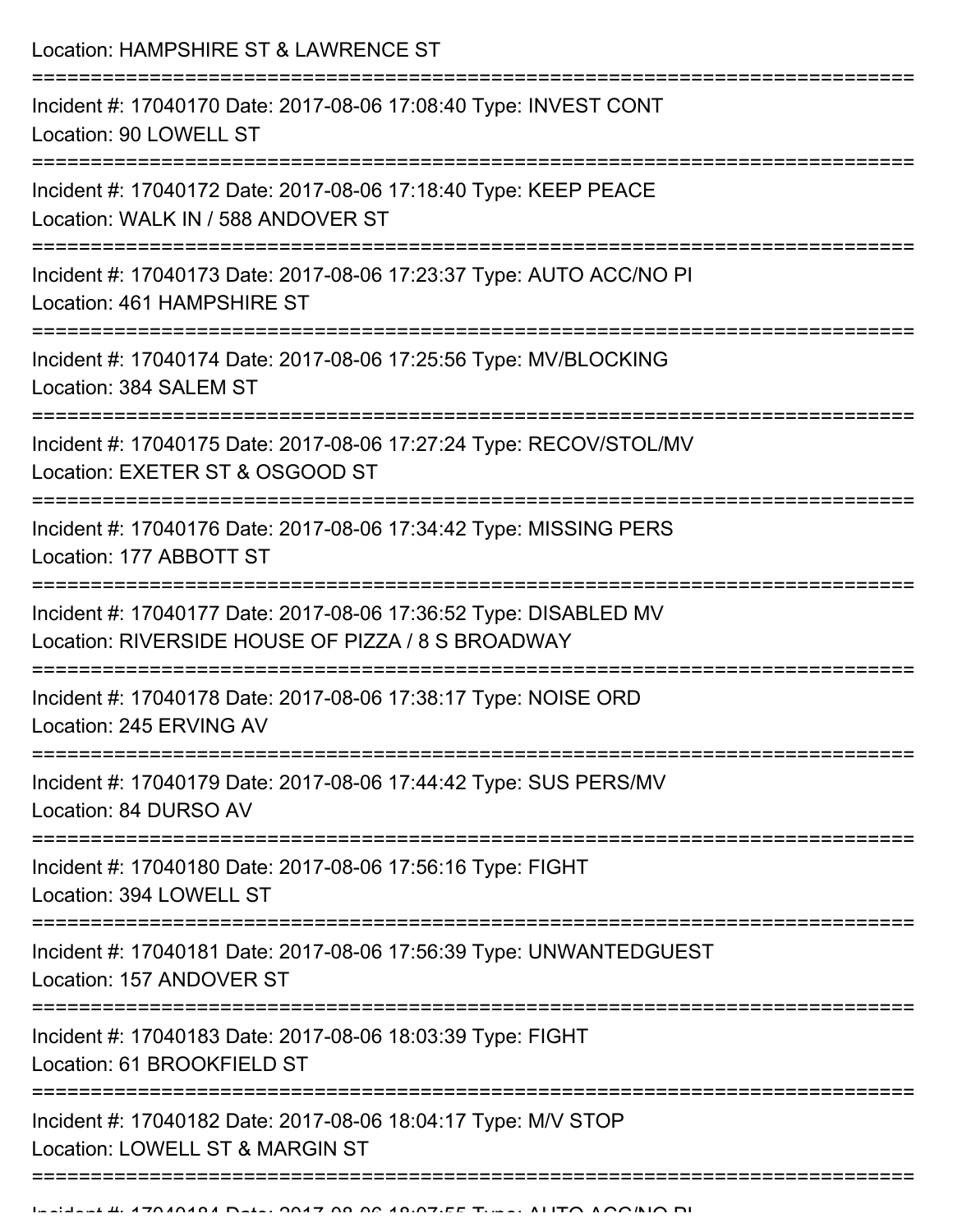Location: 47 HIGH ST =========================================================================== Incident #: 17040185 Date: 2017-08-06 18:10:40 Type: MV/BLOCKING Location: 36 BELLEVUE ST =========================================================================== Incident #: 17040186 Date: 2017-08-06 18:14:49 Type: DISTURBANCE Location: MARKET ST & PARKER ST =========================================================================== Incident #: 17040188 Date: 2017-08-06 18:16:03 Type: TOW/REPOSSED Location: 16 E LAUREL ST =========================================================================== Incident #: 17040187 Date: 2017-08-06 18:16:10 Type: NOISE ORD Location: 5 BROOKFIELD ST =========================================================================== Incident #: 17040189 Date: 2017-08-06 18:31:49 Type: DK (DRUNK) Location: 10 GROVE ST =========================================================================== Incident #: 17040190 Date: 2017-08-06 19:01:52 Type: EXTRA SURVEIL Location: 147 FARNHAM ST =========================================================================== Incident #: 17040191 Date: 2017-08-06 19:02:12 Type: NOISE ORD Location: 98 FARNHAM ST =========================================================================== Incident #: 17040192 Date: 2017-08-06 19:03:22 Type: 209A/SERVE Location: 68 DORCHESTER ST =========================================================================== Incident #: 17040193 Date: 2017-08-06 19:04:59 Type: GENERAL SERV Location: MERRIMACK ST & S UNION ST =========================================================================== Incident #: 17040194 Date: 2017-08-06 19:08:26 Type: MAN DOWN Location: 114 LIQUORS / 80 WINTHROP AV =========================================================================== Incident #: 17040195 Date: 2017-08-06 19:13:19 Type: DISTURBANCE Location: PEMBERTON PARK =========================================================================== Incident #: 17040196 Date: 2017-08-06 19:15:38 Type: LOUD NOISE Location: 245 ERVING AV =========================================================================== Incident #: 17040197 Date: 2017-08-06 19:21:53 Type: NOISE ORD Location: 45 MYRTLE ST ===========================================================================

Incident #: 17040200 Date: 2017-08-06 19:28:40 Type: ALARM/BURG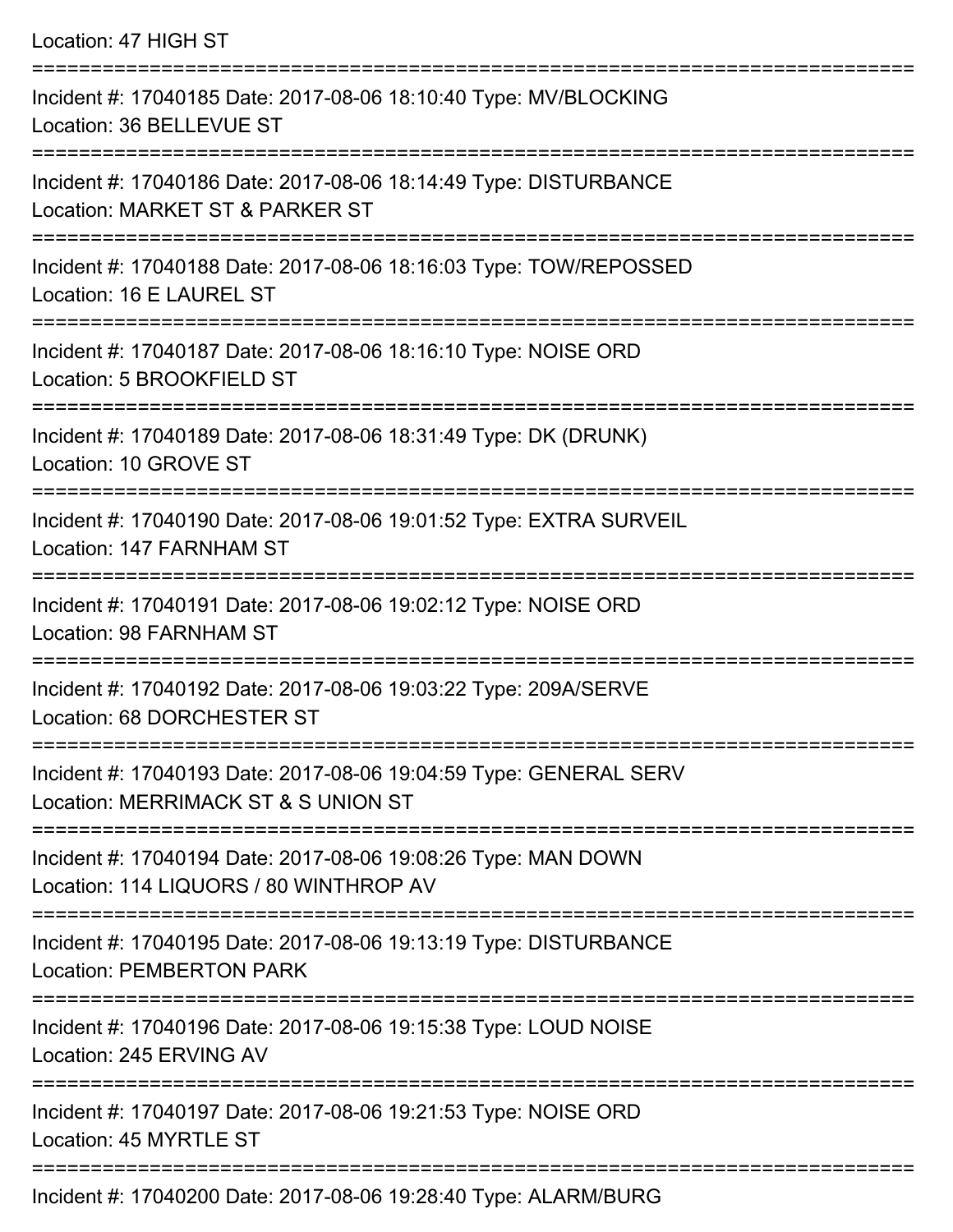| Incident #: 17040199 Date: 2017-08-06 19:29:35 Type: SHOTS FIRED<br><b>Location: BROOKS ST PARK</b>                          |
|------------------------------------------------------------------------------------------------------------------------------|
| Incident #: 17040198 Date: 2017-08-06 19:29:45 Type: M/V STOP<br>Location: 425 MARKET ST                                     |
| Incident #: 17040201 Date: 2017-08-06 19:34:36 Type: DISTURBANCE<br>Location: 28 FLORENCE ST                                 |
| Incident #: 17040202 Date: 2017-08-06 19:40:42 Type: M/V STOP<br>Location: 80 WINTHROP AV                                    |
| Incident #: 17040203 Date: 2017-08-06 19:42:26 Type: NOISE ORD<br>Location: 49 BELLEVUE ST<br>============================== |
| Incident #: 17040204 Date: 2017-08-06 19:44:43 Type: M/V STOP<br>Location: BERKELEY ST & SAUNDERS ST                         |
| Incident #: 17040205 Date: 2017-08-06 19:45:58 Type: MEDIC SUPPORT<br>Location: MERRIMACK ST & S BROADWAY                    |
| Incident #: 17040206 Date: 2017-08-06 19:55:09 Type: NOISE ORD<br>Location: 16 PORTLAND ST                                   |
| Incident #: 17040207 Date: 2017-08-06 20:02:28 Type: LOUD NOISE<br>Location: 49 BROOKFIELD ST                                |
| Incident #: 17040209 Date: 2017-08-06 20:04:07 Type: AUTO ACC/NO PI<br>Location: AMESBURY ST & METHUEN ST                    |
| Incident #: 17040208 Date: 2017-08-06 20:04:53 Type: M/V STOP<br>Location: 74 PARK ST                                        |
| Incident #: 17040210 Date: 2017-08-06 20:09:53 Type: AUTO ACC/NO PI<br>Location: 194 LAWRENCE ST                             |
| Incident #: 17040211 Date: 2017-08-06 20:10:10 Type: LOUD NOISE<br>Location: 71 ELM ST                                       |
| Incident #: 17040212 Date: 2017-08-06 20:15:17 Type: M/V STOP                                                                |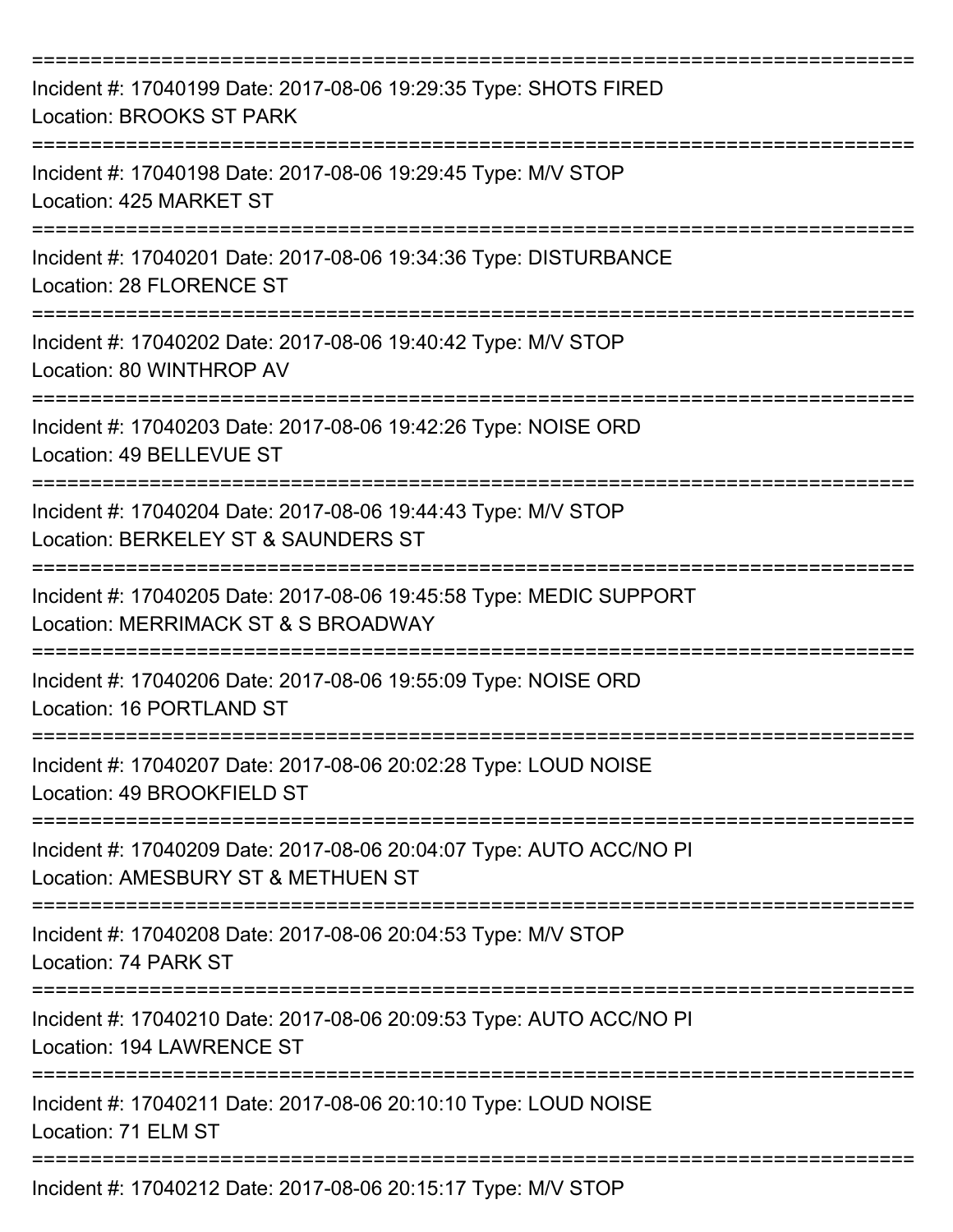| Incident #: 17040214 Date: 2017-08-06 20:16:10 Type: SUS PERS/MV<br><b>Location: 18 ARLINGTON ST</b>       |
|------------------------------------------------------------------------------------------------------------|
| Incident #: 17040213 Date: 2017-08-06 20:16:13 Type: ALARM/BURG<br>Location: FELO MOTORS / 14 BROADWAY     |
| Incident #: 17040215 Date: 2017-08-06 20:18:47 Type: 911 HANG UP<br>Location: 36 COLUMBUS AV               |
| Incident #: 17040216 Date: 2017-08-06 20:22:25 Type: LOUD NOISE<br>Location: 137 EXCHANGE ST               |
| Incident #: 17040217 Date: 2017-08-06 20:25:00 Type: M/V STOP<br>Location: FRANKLIN ST & HAVERHILL ST      |
| Incident #: 17040218 Date: 2017-08-06 20:29:54 Type: NOISE ORD<br>Location: 49 BROOKFIELD ST               |
| Incident #: 17040219 Date: 2017-08-06 20:30:23 Type: CK WELL BEING<br>Location: WALK IN / 117 LOWELL ST #2 |
| Incident #: 17040220 Date: 2017-08-06 20:37:58 Type: M/V STOP<br>Location: S BROADWAY & SALEM ST           |
| Incident #: 17040221 Date: 2017-08-06 20:40:23 Type: LOUD NOISE<br>Location: 26 KENDALL ST                 |
| Incident #: 17040222 Date: 2017-08-06 20:40:58 Type: M/V STOP<br><b>Location: FALLS BRIDGE</b>             |
| Incident #: 17040224 Date: 2017-08-06 20:44:45 Type: DK (DRUNK)<br>Location: 147 ANDOVER ST                |
| Incident #: 17040223 Date: 2017-08-06 20:46:13 Type: TRESPASSING<br>Location: 11 DAISY ST                  |
| Incident #: 17040225 Date: 2017-08-06 20:48:00 Type: LOUD NOISE<br>Location: 84 BUTLER ST                  |
| Incident #: 17040226 Date: 2017-08-06 20:48:48 Type: LOUD NOISE                                            |

Location: 28 KRESS ST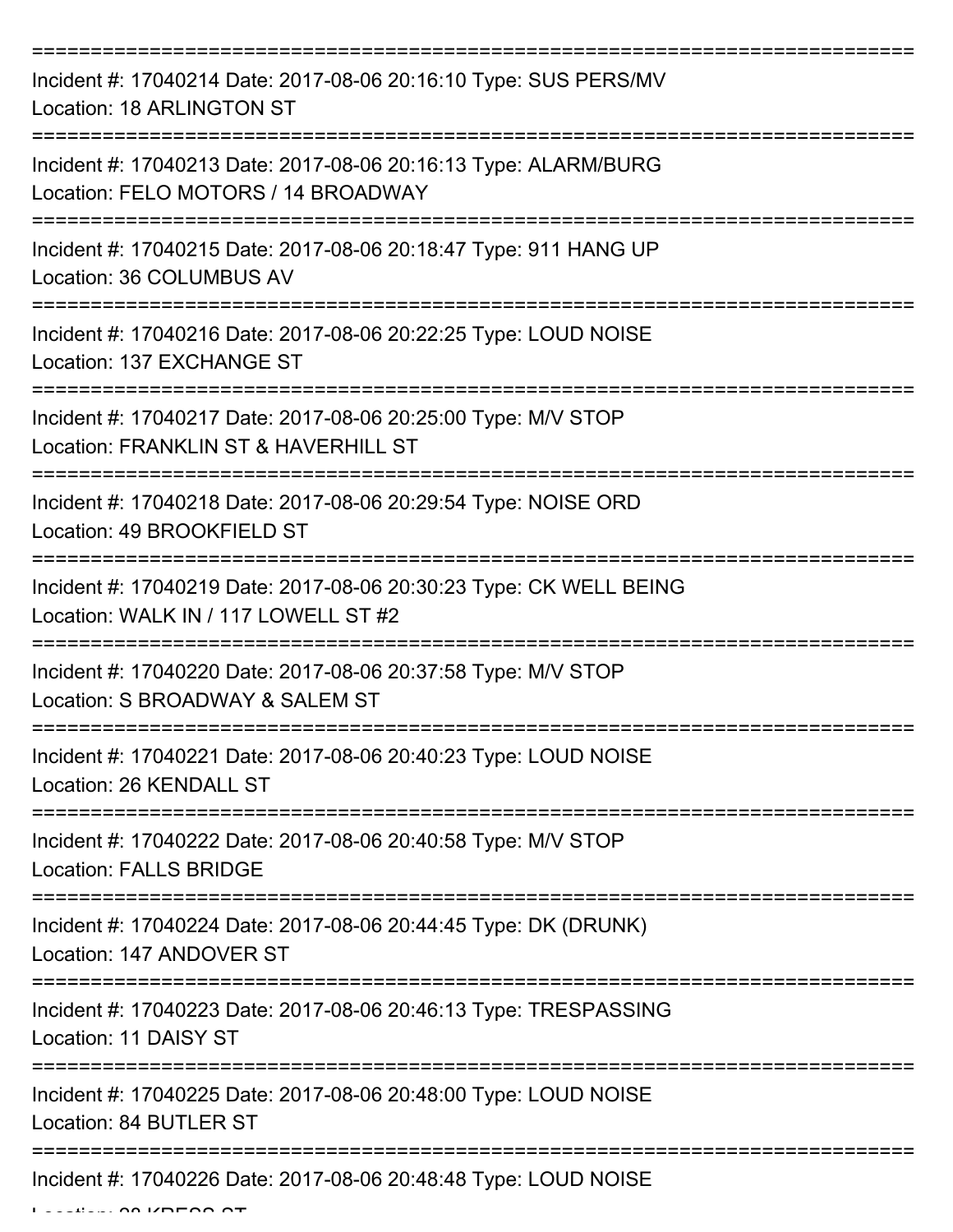| Incident #: 17040228 Date: 2017-08-06 20:49:33 Type: NOISE ORD<br>Location: PANGES OLD NEIGHBORHOOD / 24 KRESS ST |
|-------------------------------------------------------------------------------------------------------------------|
| Incident #: 17040227 Date: 2017-08-06 20:49:47 Type: NOISE ORD<br>Location: 64 EASTON ST                          |
| Incident #: 17040229 Date: 2017-08-06 20:52:28 Type: LOUD NOISE<br>Location: 65 PARKER ST                         |
| Incident #: 17040231 Date: 2017-08-06 20:53:25 Type: SUS PERS/MV<br>Location: 160 WINTHROP AV                     |
| Incident #: 17040230 Date: 2017-08-06 20:55:25 Type: NOISE ORD<br>Location: 5 BROOKFIELD ST                       |
| Incident #: 17040232 Date: 2017-08-06 20:58:11 Type: NOISE ORD<br><b>Location: ROBINSON CT</b>                    |
| Incident #: 17040233 Date: 2017-08-06 21:06:09 Type: LOUD NOISE<br>Location: 25 LIBERTY AV                        |
| Incident #: 17040234 Date: 2017-08-06 21:09:19 Type: LOUD NOISE<br>Location: 2 NEWTON ST                          |
| Incident #: 17040235 Date: 2017-08-06 21:15:11 Type: LOUD NOISE<br>Location: 5 BROOKFIELD ST                      |
| Incident #: 17040236 Date: 2017-08-06 21:18:18 Type: NOISE ORD<br>Location: 137 EXCHANGE ST                       |
| Incident #: 17040237 Date: 2017-08-06 21:25:53 Type: FIGHT<br>Location: 48 EXETER ST                              |
| Incident #: 17040238 Date: 2017-08-06 21:30:14 Type: LOUD NOISE<br>Location: 600 BROADWAY                         |
| Incident #: 17040239 Date: 2017-08-06 21:31:17 Type: M/V STOP<br>Location: 362 PARK ST                            |
| Incident #: 17040241 Date: 2017-08-06 21:51:40 Type: M/V STOP                                                     |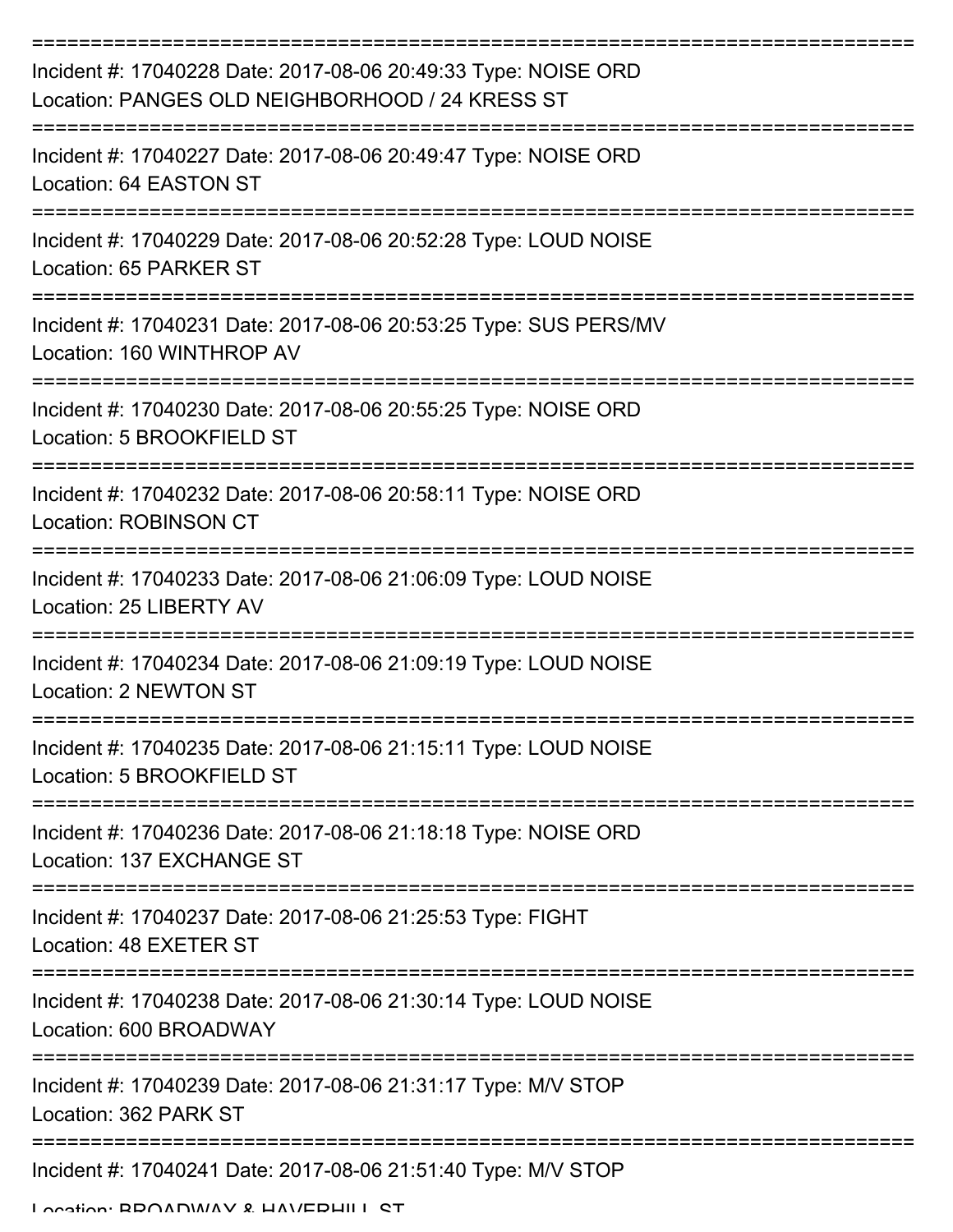| Incident #: 17040240 Date: 2017-08-06 21:51:57 Type: LOUD NOISE<br>Location: 92 BUNKERHILL ST                                   |
|---------------------------------------------------------------------------------------------------------------------------------|
| Incident #: 17040242 Date: 2017-08-06 21:52:15 Type: NOISE ORD<br>Location: 42 MONMOUTH ST                                      |
| Incident #: 17040243 Date: 2017-08-06 21:54:38 Type: ALARM/BURG<br>Location: EL MERCARDO GROCERY / 49 WALNUT ST                 |
| Incident #: 17040244 Date: 2017-08-06 21:58:43 Type: LOUD NOISE<br>Location: 27 BOXFORD ST                                      |
| Incident #: 17040245 Date: 2017-08-06 22:12:58 Type: M/V STOP<br>Location: BOXFORD ST & OSGOOD ST                               |
| Incident #: 17040246 Date: 2017-08-06 22:13:01 Type: EXTRA SURVEIL<br>Location: 147 FARNHAM ST                                  |
| Incident #: 17040247 Date: 2017-08-06 22:15:20 Type: SUS PERS/MV<br>Location: 264 E HAVERHILL ST #15                            |
| Incident #: 17040248 Date: 2017-08-06 22:19:40 Type: LOUD NOISE<br>Location: 34 PARKER ST                                       |
| Incident #: 17040249 Date: 2017-08-06 22:22:07 Type: LOUD NOISE<br>Location: 8 BROOK ST                                         |
| ------------------<br>Incident #: 17040250 Date: 2017-08-06 22:22:12 Type: LOUD NOISE<br>Location: BOXFORD ST & PHILLIPS ST     |
| Incident #: 17040251 Date: 2017-08-06 22:26:55 Type: LOUD NOISE<br>Location: 83 ALLSTON ST                                      |
| -=================================<br>Incident #: 17040252 Date: 2017-08-06 22:27:56 Type: NOISE ORD<br>Location: 25 BOXFORD ST |
| Incident #: 17040253 Date: 2017-08-06 22:33:50 Type: LOUD NOISE<br>Location: CENTRE ST & EXCHANGE ST                            |
| Incident #: 17040254 Date: 2017-08-06 22:35:22 Type: SUS PERS/MV<br>Location: 401 CANAL ST                                      |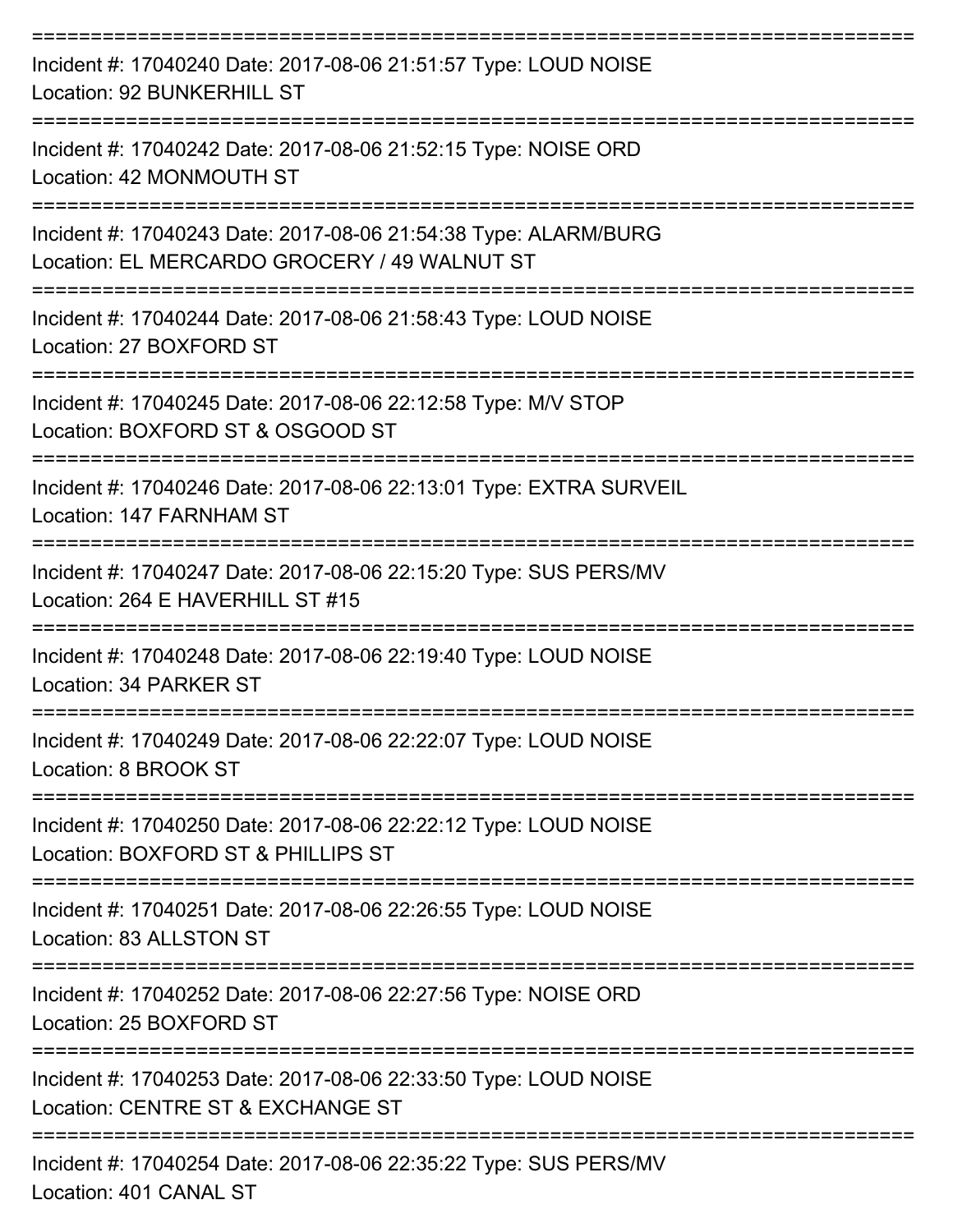| Incident #: 17040255 Date: 2017-08-06 22:55:13 Type: SUS PERS/MV<br>Location: 19 TEWKSBURY ST                                                |
|----------------------------------------------------------------------------------------------------------------------------------------------|
| Incident #: 17040256 Date: 2017-08-06 23:01:18 Type: M/V STOP<br>Location: BENNINGTON ST & LAWRENCE ST                                       |
| Incident #: 17040257 Date: 2017-08-06 23:03:49 Type: CK WELL BEING<br>Location: 383 HAVERHILL ST<br>:===================================     |
| Incident #: 17040259 Date: 2017-08-06 23:12:32 Type: DISTURBANCE<br>Location: S UNION ST & SALEM ST                                          |
| Incident #: 17040258 Date: 2017-08-06 23:16:26 Type: DOMESTIC/PAST<br>Location: WALK IN / LOWELL ST & OXFORD ST<br>:======================== |
| Incident #: 17040260 Date: 2017-08-06 23:17:12 Type: HIT & RUN M/V<br>Location: WALK IN / E HAVERHILL ST & PROSPECT ST                       |
| Incident #: 17040261 Date: 2017-08-06 23:18:36 Type: NOISE ORD<br>Location: BUTLER ST & WARREN ST                                            |
| Incident #: 17040262 Date: 2017-08-06 23:37:12 Type: M/V STOP<br>Location: LAWRENCE ST & SARATOGA ST                                         |
| Incident #: 17040263 Date: 2017-08-06 23:37:36 Type: M/V STOP<br>Location: BROADWAY & LOWELL ST                                              |
| Incident #: 17040264 Date: 2017-08-06 23:40:13 Type: M/V STOP<br>Location: CROSS ST & HAMPSHIRE ST                                           |
| Incident #: 17040265 Date: 2017-08-06 23:44:04 Type: NOISE ORD<br>Location: 119 THOREAU WAY #604                                             |
| Incident #: 17040266 Date: 2017-08-06 23:46:16 Type: NOISE ORD<br>Location: 275 FARNHAM ST                                                   |
| Incident #: 17040267 Date: 2017-08-06 23:54:53 Type: LOUD NOISE<br>Location: 12 LANSDOWNE CT FL 2                                            |
| Incident #: 17040268 Date: 2017-08-06 23:58:28 Type: HIT & RUN M/V<br>Location: WALK IN / 149 WATER ST                                       |